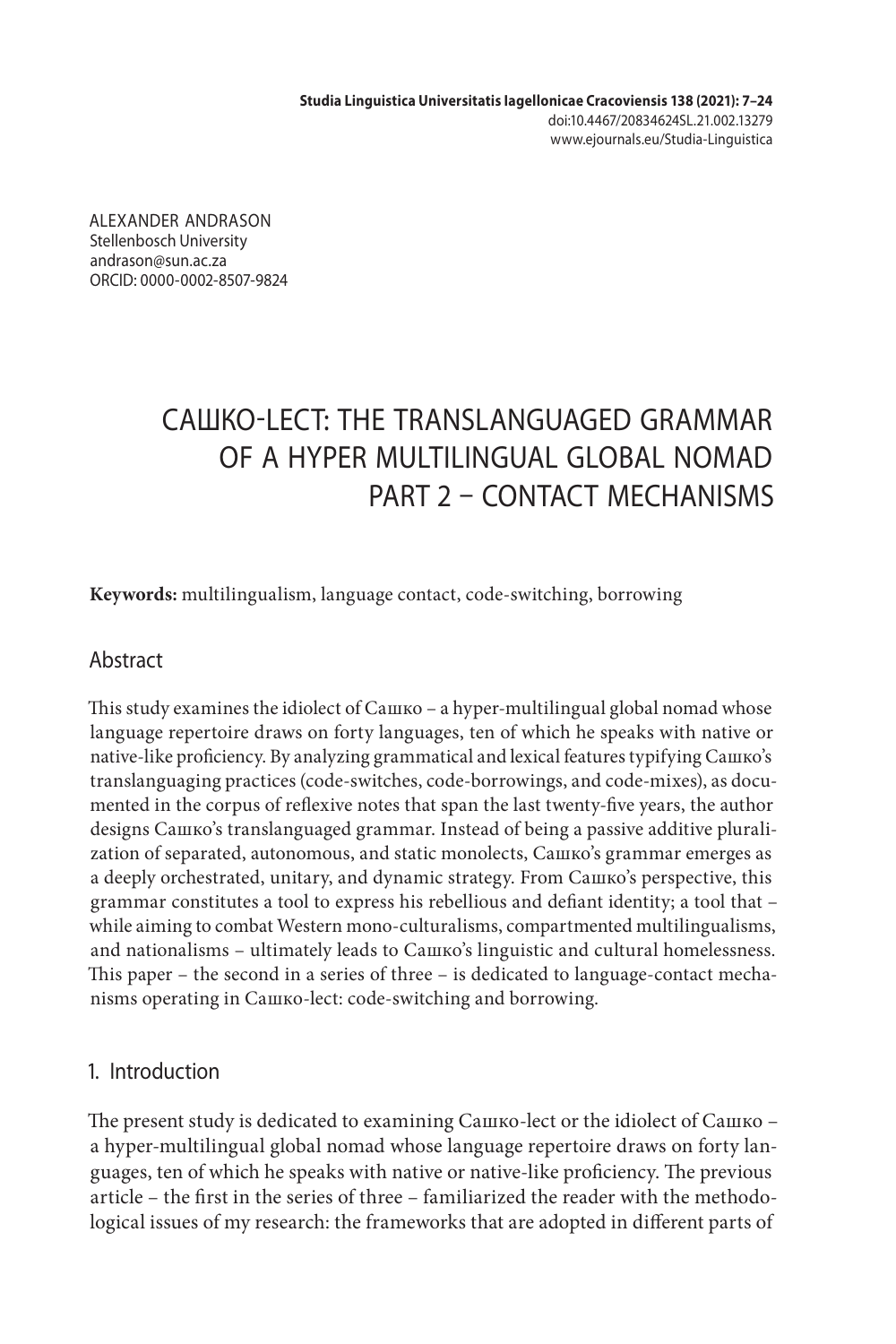the study; the method with which the description and analysis of Сашко's idiolect is developed; and the corpus that underlies the original empirical research of Сашкоlect. To be exact, I explained the details of the theory of contact mechanisms, i.e. code-switching and borrowing, the theory of a particular type of contact languages characterizing long-term and profound multilingualism, i.e. mixed-languages, and the theory of a multilingual's idiolect, i.e. translanguaging. I explained that the bottom-top method guiding my description and analysis of Сашко-lect, ascends from the level that is atomic, analytical, fragmentary, grammatical and namedlanguage oriented, to the level that is global, synthetic, unitary, extra-grammatical, and speaker oriented. I also explained that my research draws on the qualitatively limited corpus containing mainly reflexive discourses.

In this paper – the second in the series – following my bottom-up research designed in the previous article, I will focus on two principal language-contact mechanisms operating in Сашко-lect. In Section 2, I will describe and analyze code-switching, and in section 3, I will study borrowing. Lastly, in Section 4, I will formulate interim conclusions and announce issues covered in the third paper – the final part of the study.

#### 2. Code-switching in Сашко-lect

Code-switching is ubiquitous in Сашко-lect. As its canonical instances, I consider those combinations of languages that are spontaneous and non-entrenched. Indeed, many examples of code-switching are *hapax legomena* – they are documented once in the corpus and only in a particular language combination. The three structural types of code switching – i.e. insertional, alternational, and congruent (cf. Muysken 2000: 4–8; Stam 2017) – are well attested, the insertional variety being, however, by far the most common.

As I will explain further below, any language can feature as an embedded code in insertional code-switching in Сашко-lect. In contrast, the selection of a particular language as the matrix code is slightly more restricted. Only languages spoken with native or native-like proficiency are used as the matrix code commonly. Seven of them – English, French, Icelandic, Mandinka, Polish, Spanish, and Swedish – adopt that function especially frequently. These are the languages native to countries in which Сашко has resided: South Africa, France, Iceland, Gambia, Poland, Spain, and Sweden. Not surprisingly, various texts in which each of these languages functions as the matrix were produced at the time of residence in or travelling through the respective country. However, in several texts, the correlation between the language donating the matrix and the country in which the text was composed is not observed. German is used as a matrix code rather sporadically – and only in texts written during Сашко's stay in Germany. The use of Lingala and Russian as matrices is much less common. This may be related to the fact that Сашко has never resided in countries or regions where these two languages are the main means of communication. Languages that are not native or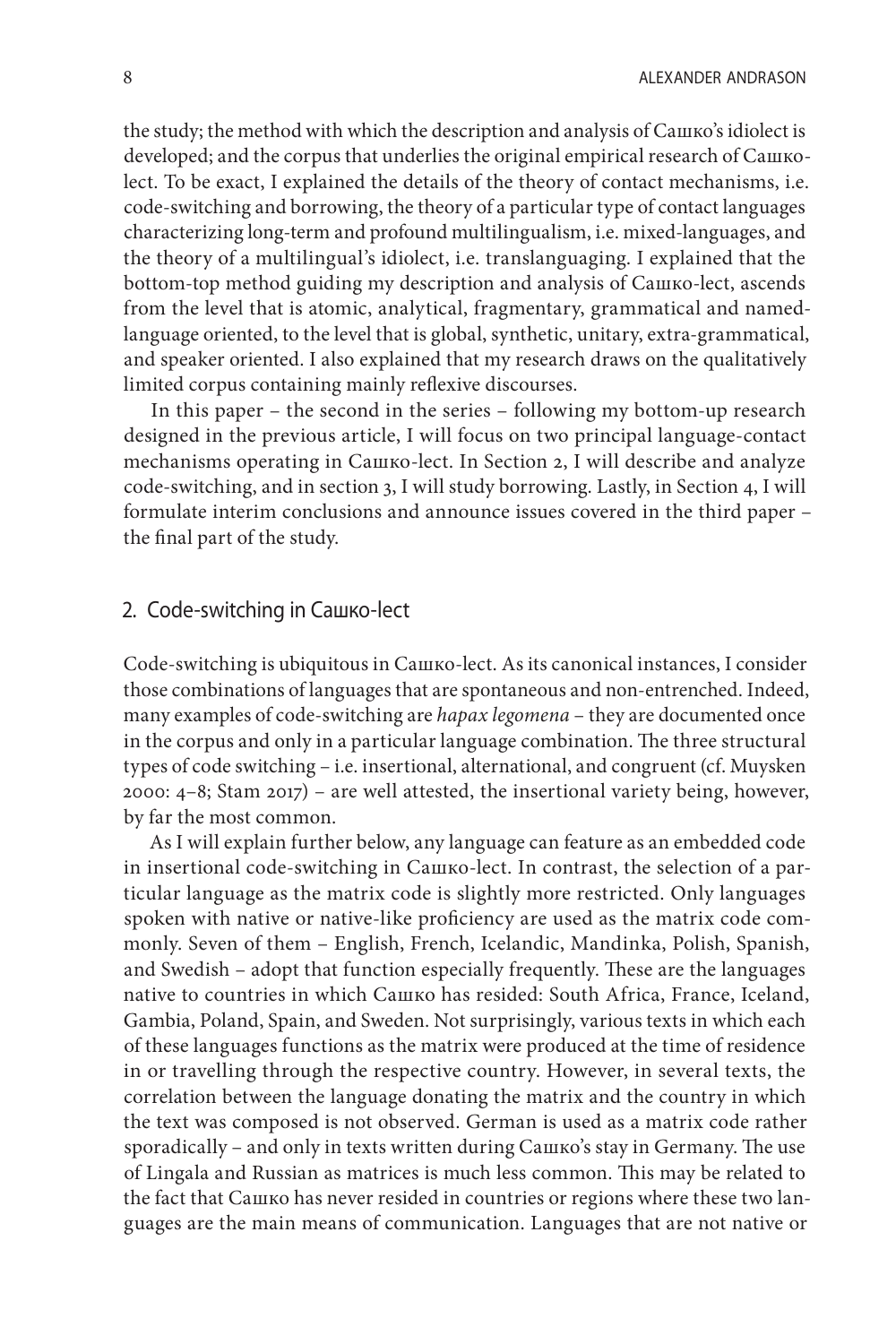have not been mastered to native-like proficiency only function as matrices in the analyzed corpus in exceptional cases.

The matrix code – irrespective of the actual language being selected – donates the main bulk of elements to a sentence and provides all types of structural elements, as is typical of insertional code-switching in general (see Muysken 2000: 64–67; Myers-Scotton 2002: 59–60; Matras 2009: 130–134). That is, any lexical class (i.e. not only nouns, verbs, adjectives, numerals, and adverbs, but also adpositions, connectives, complementizers, particles, interjections, and pronouns) and any morpheme (i.e. both content and system morphemes, including outsider late system morphemes) can feature in the matrix (1.a–b; see also examples 2–8 illustrating other features of the insertional code in Сашко-lect).

(1) a. Polish matrix

Super zrobić to mañana<sup>SP</sup> i potem nic zero super do it tomorrow and later nothing zero 'Great! Do it tomorrow and then [do] nothing, zero'

b. Spanish matrix Es que djöfulsins<sup>IC</sup> está loco este be that fuck is crazy this 'Fuck, this one is crazy'

Conforming to most models of insertional code-switching (cf. Myers-Scotton, Jake 1995: 983; Muysken 2000: 67; Myers-Scotton 2002: 59), the matrix code determines the surface order of components, whether the morphemes' order in a word and phrase, or the constituents' order in a clause and sentence. For instance, *this because* in (2.a) instead of reflecting the English morpheme order *because of this*, maps the order of the adpositional phrase *z tego powodu* (lit. *from this cause*) in Polish – the language donating the matrix. In (2.b), the sentence adheres to V2 word order which is donated by the Icelandic matrix even though the subject (*я* 'I') and negator (*нет* 'no(t)') are provided by the embedded code – Russian.

(2) a. Polish matrix

This<sup>EN</sup> because<sup>EN</sup> się nie da this because REFL not give 'Because of this, it is not possible'

b. Icelandic matrix – Russian embedded Það veit яRU нетRU that know I not 'I don't know it'

As observed in scholarly literature on code-switching (see Muysken 2000: 67; Matras 2009: 130–135), the matrix code typically anchors the predication, providing the main finite verb to the sentence, e.g. *está* 'is' in (1.b); *da* 'give' in (2.a); and *veit* 'know' in (2.b). It also determines the scope and properties of the arguments involved, and projects semantic roles to the constituents. In (3.a), the Mandinka matrix requires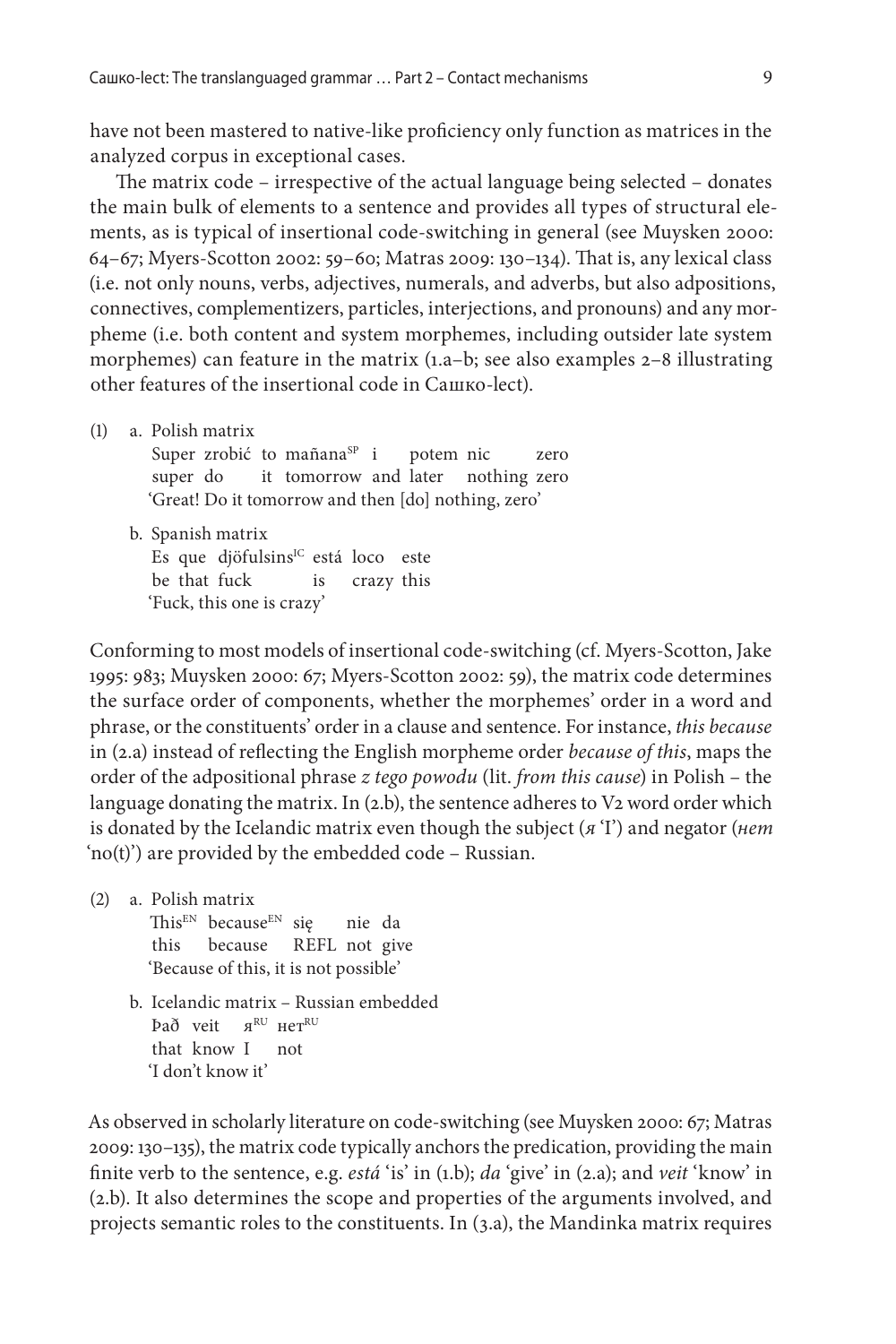the overt presence of an object if the verb *karaŋ* is to be understood transitively (i.e. *a karaŋ* 'study (it)' versus *karaŋ* 'be studied'). However, the matrix code need not be correlated with the first word(s) or with the code that initiates predication. Indeed, sentence-initial interjections (*joder* 'fuck' in 3.b), adverbials, discourse markers, modal particles, connectives, and even pronouns (see 2.a above) may be provided by the embedded code (see further below in this section).

- (3) a. Mandinka matrix M be to<sup>pL</sup> karaŋ kaŋ I NVP this study PROG 'I am studying'
	- b. English matrix Joder<sup>SP</sup> this is nonsense fuck this is nonsense 'Fuck, this is nonsense'

While only some languages commonly function as matrixes, any language irrespective of proficiency can – generally with a similar frequency – donate its elements to the embedded code. Apart from native-(like) languages, this regularly involves Xhosa, Kikongo, Swahili, Turkish, Arabic, Hebrew, Czech, Portuguese, Malay, Indonesian, and Maasai, as well as Latin. The use of a particular language as an embedded code is not correlated with the linguistic profile of the country or region in which a text was written.

The most common cases of insertional code-switching involve the incorporation of a single element or a single constituent. Typically, it is a noun (*appelsínur* 'oranges' in 4.a), a noun phrase (*nowym samochodem* 'with/in a new car' in 6.e), or a prepositional phrase (*this because* 'because of this' in 2.a). Verbal roots or bases (*þurk-* 'dry' in 4.b), adjectives (*sætur* 'sweet' in 4.c) and adverbs (*mañana* 'tomorrow' 1.a) referring to manner, time, and place also feature prominently. Other lexical classes such as discourse markers, modal particles, interjections (*joder* 3.b), connectives (*i* 'and' in 8.b. below), and complementizers (*que* 'that' in 4.d) are widely attested as well. Similarly, pronouns appear frequently as elements of the embedded code – e.g. *this* in 2.a; *я* 'I' in 2.b, *to* 'it' in 3.a (see also *tú* 'you' and *oni* 'they' in 8.a below) – contrary to what is excepted according to most models of insertional code-switching (Matras 2009: 133–134). To conclude this review of lexical classes the embedded code rarely contains inflected verbs and auxiliaries.

(4) a. French matrix

N' acheter que de appelsínur<sup>IC</sup> Not buy that of oranges 'Only buy oranges'

b. Polish matrix Þurk-IC owa-ć czy też nie þurk-IC owa-ć dry- VBL-INF or also not dry- VBL-INF 'To dry or not to dry'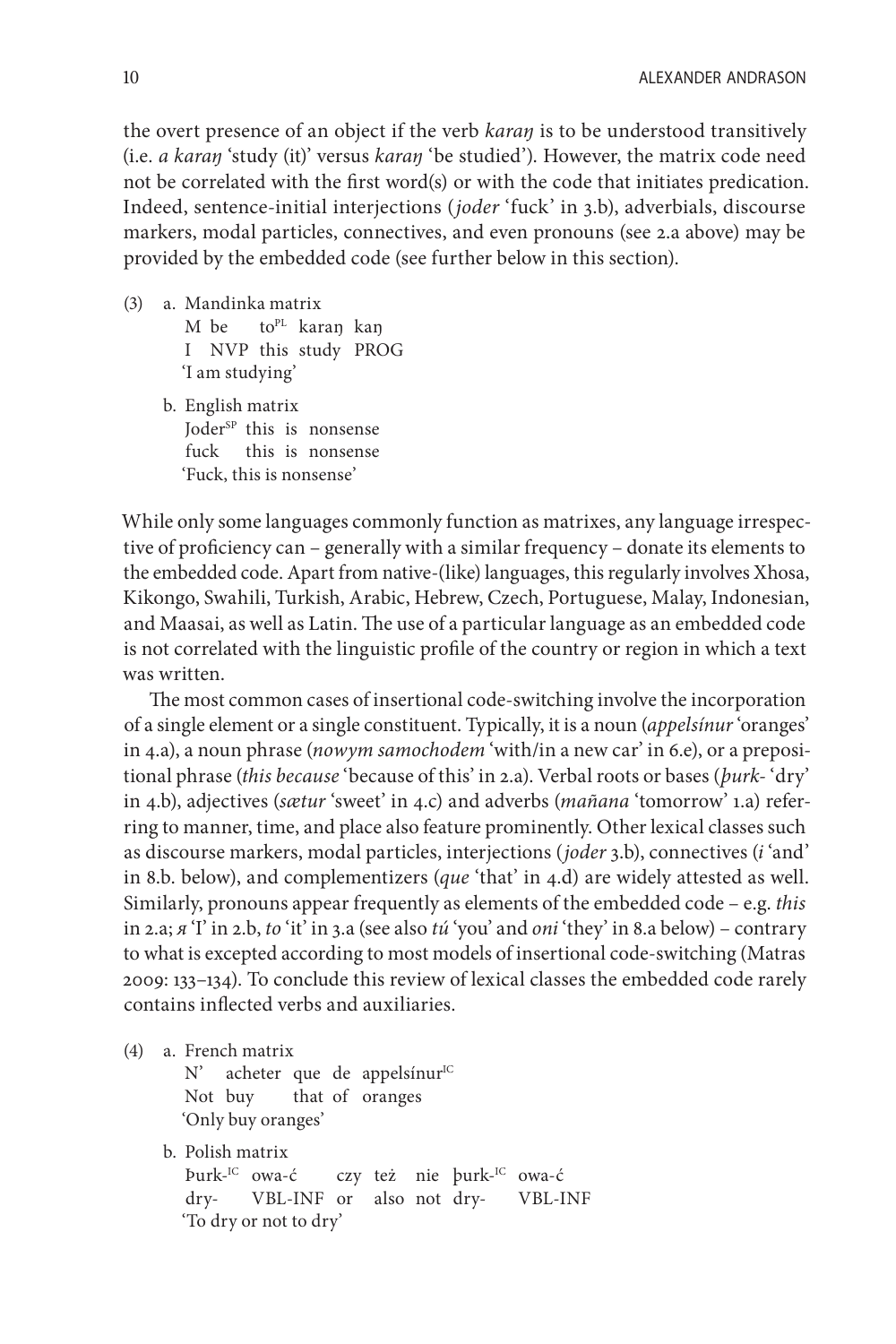- c. Spanish matrix Sætur<sup>sp</sup> chico, cual será su nombre? sweet boy what will.be his name 'A sweet boy – what could his name be'
- d. Icelandic matrix
	- Ég efast um que<sup>sp</sup> það skuli vera svona I doubt um that that/it should be so 'I doubt that it would be like that'

With regard to the type of morphemes used, the embedded code abounds in content morphemes, see again *appelsínur* 'oranges' (4.a), *þurk-* 'dry' (4.b), *sætur* 'sweet' (4.c), *mañana* 'tomorrow' (1.a), as well as *nowym samochodem* 'with/in a new car' (6.e). Early system morphemes also feature abundantly in the embedded code. This includes determiners (*bessi* 'this' in 5.a), articles (los 'the' in 5.b; see also la<sup>SP</sup> *śmierć* 'the death' used in a Polish matrix), satellite prepositions of phrasal verbs (e.g. *fram*<sup>IC</sup>*brać* and *za*PL*-taka* 'take away' used respectively in a Polish and Icelandic matrix), plural markers (naleśniki-s<sup>sp</sup> 'pancakes' and *kwiat-orna*<sup>sw</sup> 'flowers' used in a Polish matrix), and derivational affixes (*-ismo* in 5.c, additionally accompanied by the plural ending *-s*). In contrast, even though present, bridge system morphemes (for instance the possessive marker *s'n* in 5.d) and outsider late system morphemes, such as verbal inflections (the Latin infinitive marker *-are* in 5.e and the Polish accusative feminine ending -*ę* in 5.f) and case affixes (the Icelandic 2<sup>nd</sup> sg. ending -*t* in 5.g) feature rather infrequently as embedded codes' elements. This behaviour is fully congruent with the properties of the embedded code identified cross-linguistically (Muysken 2000: 61–64, 95; Myers-Scotton 1993a: 120; 1993b; 2002: 59; Myers-Scotton, Jake 1995: 983; 2000; 2009; Matras 2009).

- (5) a. Spanish matrix ÞessiIC chico allí quién es this lad there who is 'This lad over there – who is he?'
	- b. Polish matrix Los<sup>SP</sup> zakupy zrobić the shoppings do.INF 'To do the shoppings'
	- c. English matrix I hate fuck  $-i\text{smos}^{SP}$ I hate fuck isms 'I hate fuckisms'
	- d. Spanish matrix Alex  $s^n^{\text{AF/DU}}$  vida Alex POSS life 'Alex's life'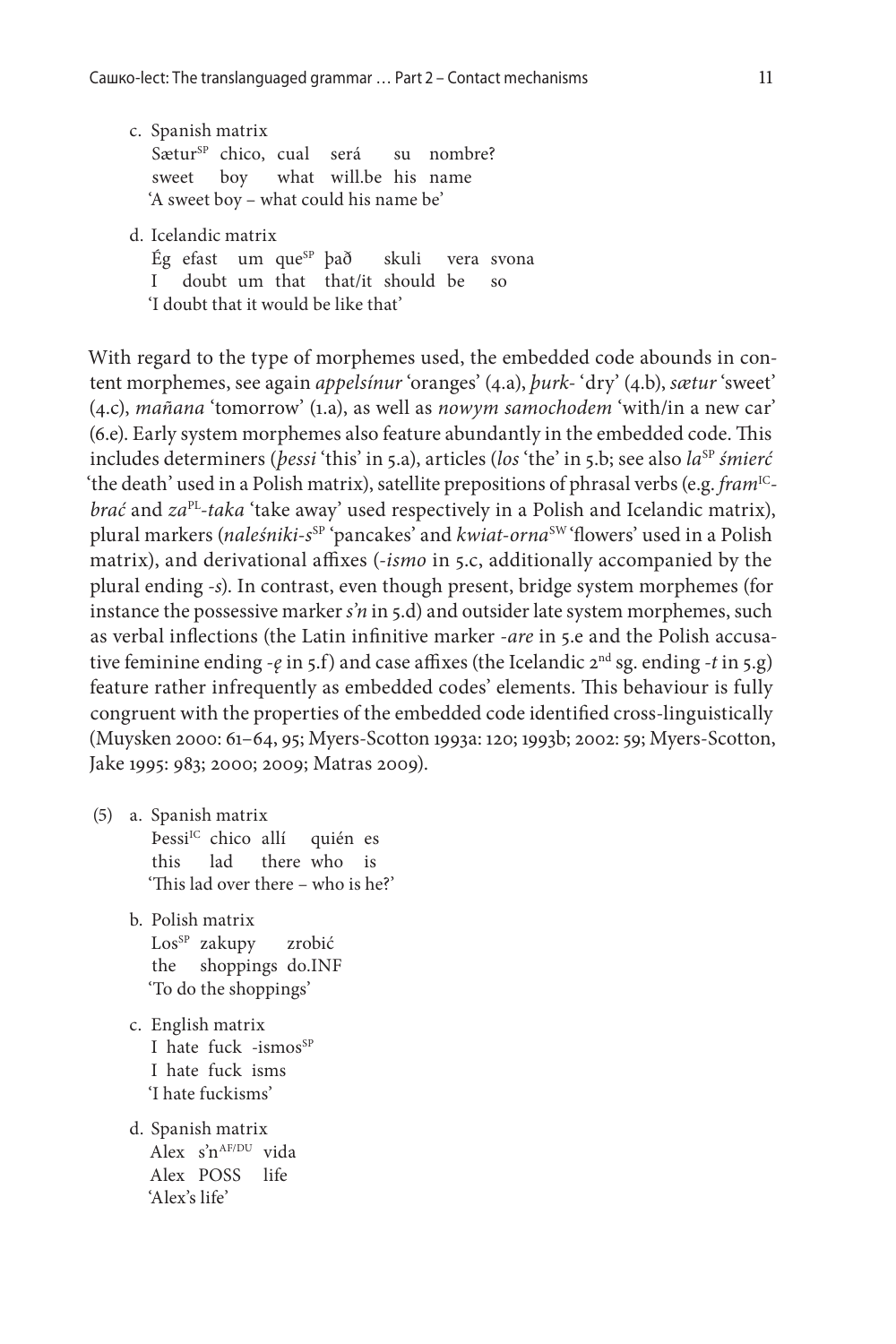e. Icelandic matrix Ég ska gang- are $LT$  þangað I will go INF there 'I will walk there'

f. Icelandic matrix Takktu flösk- e<sup>PL</sup> take.IMP bottle- ACC 'Take the bottle'

g. Swedish matrix Du  $\ddot{a}$ r-t<sup>IC</sup> inte ... you are-2SG not 'You are not…'

The elements of an embedded code may be fully integrated into the frame of the matrix by matrix-language morphological shields (cf. Muysken 2000: 4, 31, 64), usually inflectional suffixes, e.g. *za-*…*-ował* used to mark 3sg.ms. perfective past (6.a), *-o* used to mark 1sg. present (6.b), and *-o* used as a definite nominalizer (6.c; see also the verbal suffix *-owa* and the infinitive ending *-ć* that help to integrate the Icelandic verbal base *þurk-* 'dry' into the Polish matrix in 4.b). Embedded elements may also exhibit functional markings typical of their own code, thus constituting embedded-code islands (cf. Myers-Scotton 2002: 54, 139–140), e.g. *konu* – the Icelandic accusative (or oblique) form of the singular *kona* 'woman' (6.d) (see also *appelsínur* 'oranges' that exhibits the nominative plural ending *-ur* in 4.a, and *sætur* 'sweet' that exhibits the nominative singular *-ur* in 4.c). In such cases, the role of an embedded element (e.g. direct object or subject) is typically projected by the matrix code while morphological marking itself (e.g. nominative or accusative case) is provided by the embedded code. Lastly, an embedded element may appear bare (cf. Myers-Scotton 2002: 67, 113), even when languages rich in inflections such as Polish and Icelandic are involved (see *ten chłopak* 'this boy' in 6.f and *tarka* 'grater' in 6.g).

(6) a. Polish matrix

Gdy.bym tylko go za- snert-IC ował if.I only him PF- touch PAST.3.SG.MS. 'If I had only touch him'

b. Spanish Matrix Þarf-ICo hacer-lo need-I do-it 'I need to do it'

c. Mandinka matrix Dog-EN -o a be minto le? dog NML it NVP where EMP 'Where is the dog'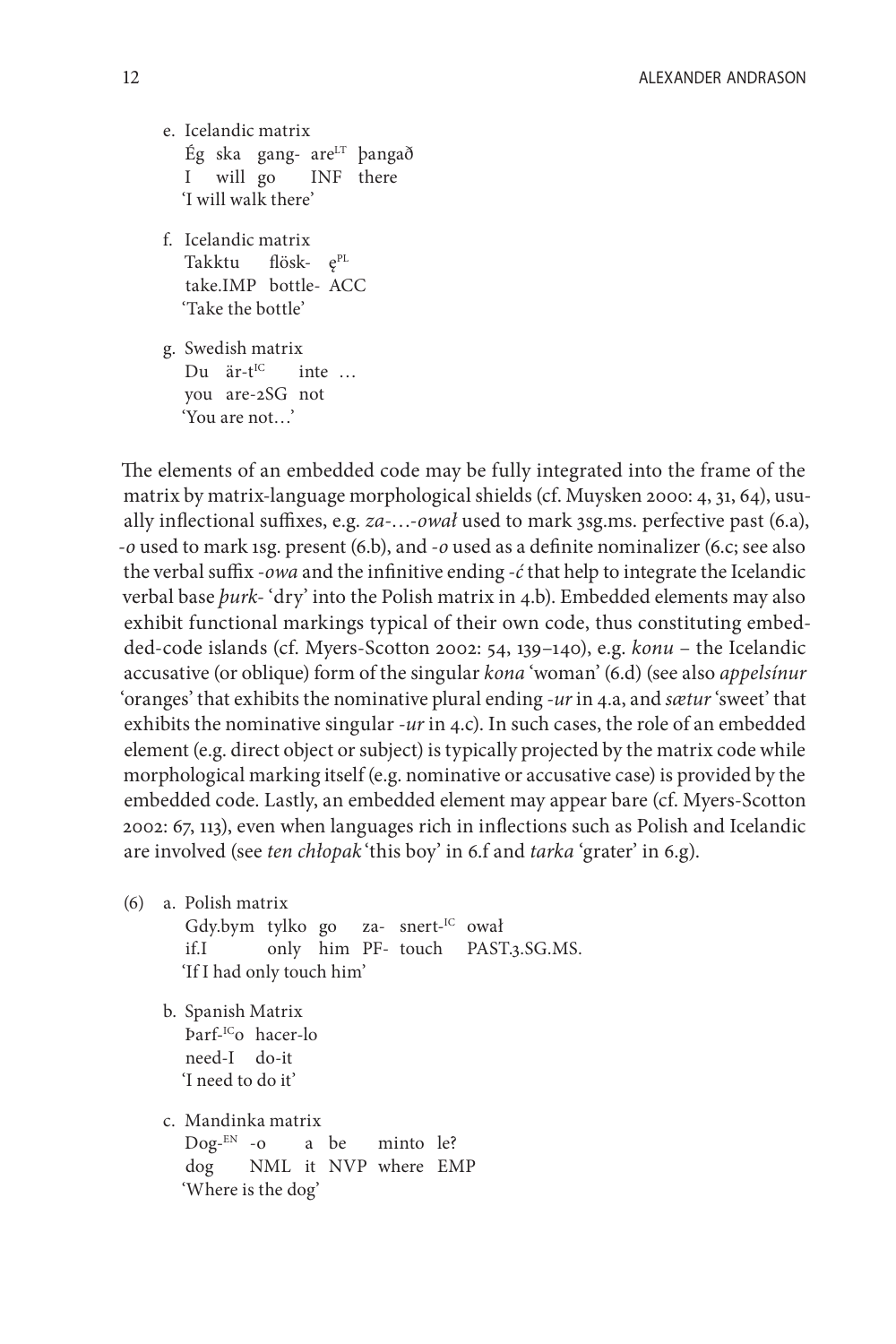- d. Polish matrix Nie ma kon-u<sup>IC</sup> not has womanEN-ACCEN 'the woman is absent (lit. is not)' e. Spanish Matrix
- Ha llegado nowym<sup>PL</sup> samochodem<sup>PL</sup> he.has arrived new.INSTR car.INSTR 'He came with/in a new car'
- f. Icelandic matrix Ætii ég tala við ten<sup>pL</sup> chłopak<sup>pL</sup> should I talk with this.NOM boy.NOM 'Should I talk to this boy?'
- g. Icelandic matrix Kaupa tarka<sup>PL</sup>! buy grater.NOM 'Buy a grater!'

Elements of the embedded code are found in all positions in the clause, whether clause-internally (e.g. 1.a–b, 3.a, 4.d, 5.d–e, 5.g, 6.a) or at the clause's peripheries – initially (e.g. 2.a, 3.b, 4.b–c, 5.a–b, 6.b–c) and finally (e.g. 4.a, 6.e–g). The inserted element may appear in a nested structure *y-x-y* (cf. Muysken 2000: 63), being intercalated between two related elements of the matrix. For example, in (7), the conditional perfect of the Icelandic matrix (*mynda hafa gert* 'would have done') makes use of the Spanish verb *haber* as its second component. Similarly, *za-hjálpować* 'help' is composed of the elements of the Polish matrix (the perfective prefix *za-* and the verbalizer *-owa* 'help' accompanied by the infinitive ending *-ć*) that together circumscribe an element of the Icelandic embedded code (the verbal root *hjálp*-'help') (see also *naj-fallech<sup>IC</sup>-szy chłopak* 'the most beautiful lad' where the Icelandic adjectival root *falleg-* 'beautiful', with the Polish spelling *ch* instead of the Icelandic *g*, is nested in a Polish superlative construction *naj-*…*-szy* 'the most…').

(7) Icelandic matrix Myndi ég haber $^{SP}$ gert það? Would I have done that/it 'Would I have done it?'

The embedded code employed in a sentence may draw on more than one language. The use of two languages in the embedded code is relatively common, e.g. *tú* 'you' and *oni* 'they' in (8.a) and *fram* 'from' and *i spowrotem* 'and back' in (8.b). A few instances of three and sporadically four languages – usually in lists as illustrated by *Sverige* 'Sweden', *Ísland* 'Iceland', *The Gambia*, and *España* 'Spain' in (8.c) – are also found. Embedded codes that would incorporate elements of five or more languages are unattested.

(8) a. Icelandic matrix Ég, tú<sup>sp</sup>, oni<sup>pl</sup>, við öll skulum fara I you they we all should go 'I, you, they, we should all go'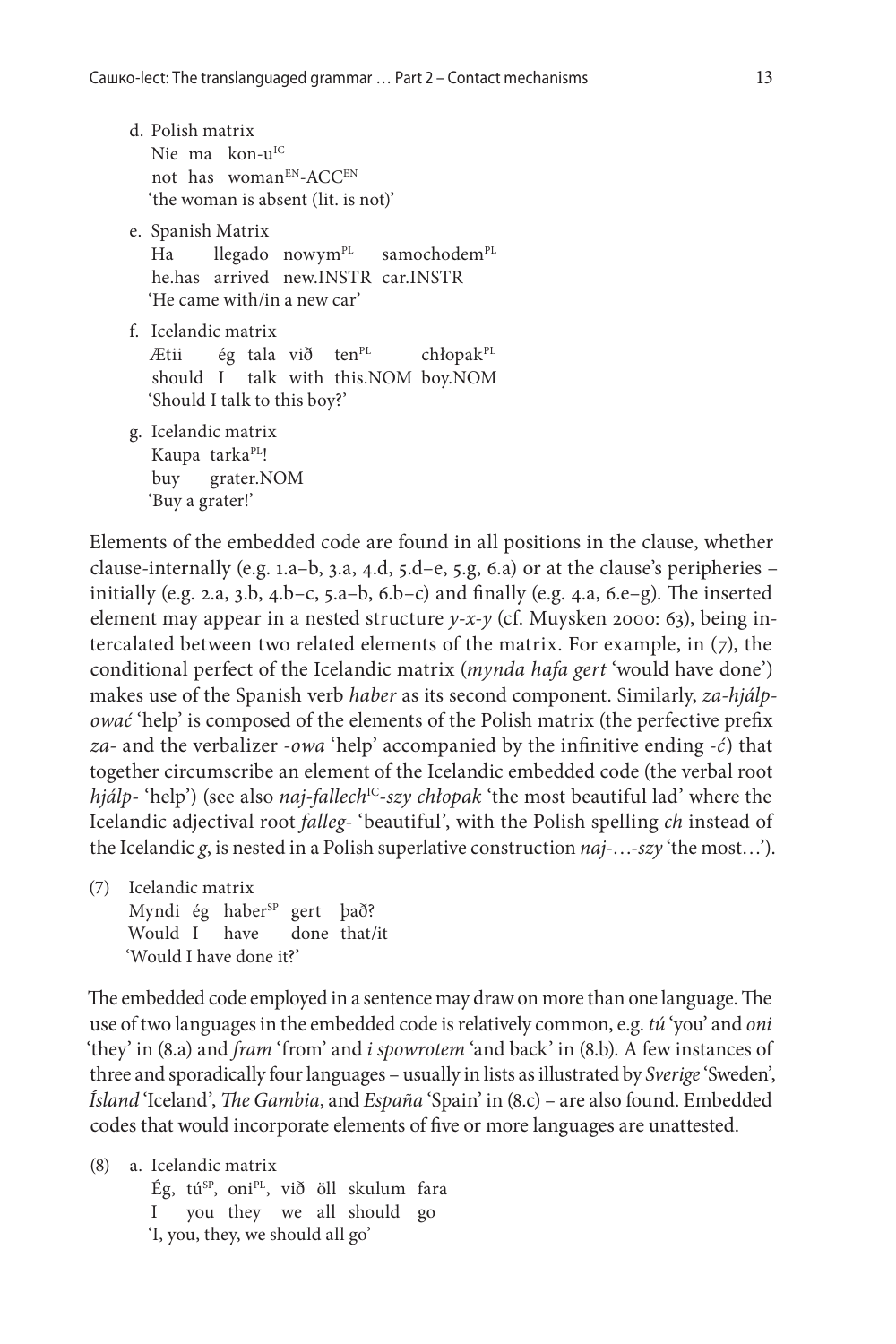b. Spanish matrix

 $Frame^{\text{IC}}$   $i^{\text{PL}}$ <sup>PL</sup> spowrotem<sup>PL</sup> fram<sup>IC</sup> i<sup>PL</sup> spowrotem<sup>PL</sup> así es la vida forth and back forth and back like.this is the life 'Back and forth, back and forth – life is like that'

c. Polish matrix

Gdzie można żyć: Sverige<sup>sw</sup>, Ísland<sup>IC</sup>, The Gambia<sup>EN</sup> – może España<sup>sp</sup>? where can live Sweden Iceland the Gambia maybe Spain 'Where can one live: Sweden, Iceland, Gambia – perhaps Spain?'

Alternational code-switching is also characteristic of Сашко-lect, albeit, as explained above, it features less commonly than the insertional type. It is employed in two main cases: to correct an expression (9.a) or to provide supplementary information in relation to an expression used previously (e.g. clarifying it or specifying it) (9.b) – two functions typically associated with this type of code-switching in literature (Matras 2009: 105–106). Switches may take place at two distinct levels: a phrase level (especially in corrections, paraphrases, or reiterations) (9.a) and at an utterance level (especially when a construction of one code is commented on in another code) (9.b). Virtually all languages can appear in switches. However, languages in which Сашко is proficient – whether native(-like) or not, and whether modern, classical (Standard Modern Arabic), or ancient (e.g. Latin, Biblical Hebrew, Old Icelandic) – feature especially prominently.

(9) a. Lingala > Icelandic alternation {Kufa eza likambo}LG {eða frekar blessun}IC death it.is problem or rather blessing 'Death is a problem – or rather a blessing'

b. Spanish > Polish alternation

{Un día lo haré}SP: {pojadę na Kamczatkę, zamieszkam w iglo, one day it I.will.do I.will.go to Kamchatka I.will.live in igloo zajmę się łowieniem ryb i zapomnę o cywilizacji $I^{\text{PL}}$ I.will.keep REFL fishing fish and I.will.forget about civilization 'One day I will do it: I will go to Kamchatka, I will live in an igloo, I will be fishing, and I will forget about civilization'

Several features exhibited by alternational code-switching in Сашко-lect match the properties identified for this type of code-switching in scholarly literature (Muysken 2000: 97–107, 120). The number of elements used in any given language alternation, and thus its quantitative magnitude, can be considerable (see 9.b above where fourteen words are employed). Similarly, alternations can be qualitatively rich, thus making use of elements that belong to different lexical classes and morpheme types. First, alternations include not only nouns, verbs, and adjectives, but also pronouns (*mna* 'I' and *wena* 'you' in 10.a), discourse markers and modal particles (*bueno* 'well' and *claro* 'of course' in 10.b), tags (*ne* in 10.a and *no* in 10.b), interjections (*yoo* in 10.a), conjunctions (*i* 'and' in 9.b), and adpositions (*na* 'to', *w* 'in' and *o* 'about'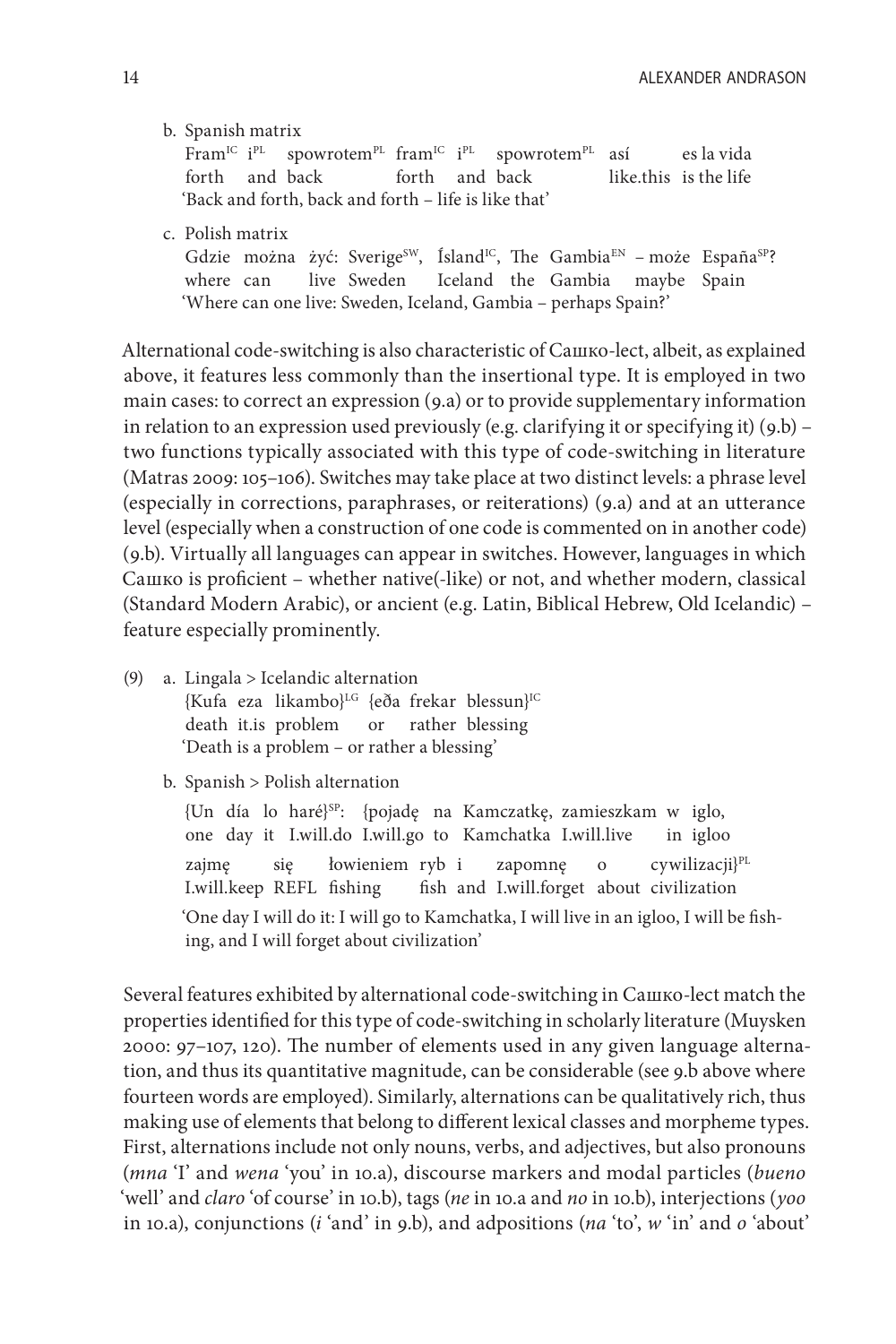in 9.b). Second, alternations contain not only content morphemes, but also system morphemes, whether early, bridge, or outsider late. This greater diversity of lexical classes and morphemes is especially pervasive in clause-level switches.

(10) a. Icelandic > Xhosa

{Svona ætti það að vera}IC: {mna, wena, yoo, so should it to be I you INTJ siyakuhlala eMnaNzi ne? ${}^{\{XH}}$ we.will.live LOC.South.Africa TAG 'It should be like this: you, me, ah, we will live in South Africa, isn't it?'

b. French > Spanish

 ${Qu\text{ }e\text{-}que tu}$  en penses ${F^R}$  – {bueno iríamos what you of.it think well we.would.go  $j$ unto claro, no? $j^{SP}$ together of.course TAG

'What do you think about it: well, we would go together, of course, isn't it?'

Switches between the codes tend to take place in clause-peripheral positions, typically at the clause's boundary. Apart from the clauses separated asyndetically (9.a–b, 10.a–b), this involves the following syntactic structures: left dislocation, coordinated clauses (11.a), cleft sentences, and various types of subordinate and relative clauses (11.b). This complies with the position of switches identified in literature on alternational code-switching (Muysken 2000: 99–104).

(11) a. Turkish > Xhosa  ${Konusma$  türkçe $}^{TR}$  {okanye ukufuna isiXhosa?}<sup>XH</sup> speak Turkish or read Xhosa 'To speak Turkish or to read Xhosa?' b. Xhosa > English  ${Ndi-yan-bonile}^{XH}$  {as he was walking}<sup>EN</sup> I-him-have.seen as he was walking 'I saw him while he was walking'

The items that are switched are usually neither governed nor selected by the elements of the other code. Furthermore, rather than being integrated, they can be marked by flagging, e.g. a dummy word (*nje* in 12; see also *bueno* in 10.b) or a pause and "comma" intonation (9.b, 10.a–b) (cf. Muysken 2000: 101–102, 105–106).

(12) Icelandic > Xhosa  ${Komdu \space hinga\delta}^{\text{IC}}$  {nje a-ndi-kwazi}<sup>XH</sup> come here just NEG-I-can 'Nguni, come here, [nje] I don´t know'

Congruent code-switching is the least common out of all types of code-switching in the analyzed corpus. This may stem from the fact that its most evident examples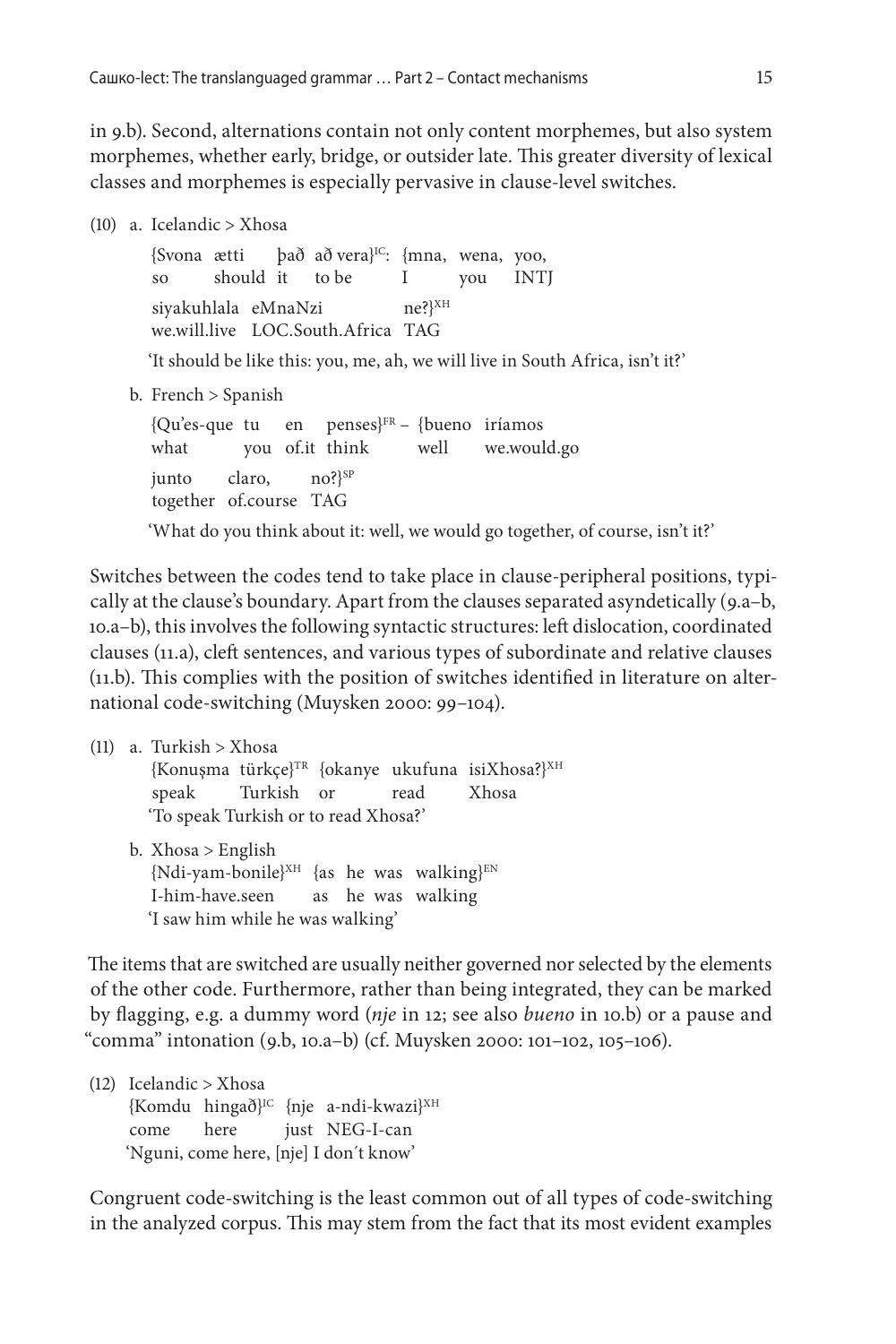emerge in cases involving closely related languages in which linear and structural correspondence is unmistakable, in particular: Icelandic and Swedish, Spanish and French, Polish and Russian, Lingala and Swahili, Xhosa and Fanakalo, Hebrew and Arabic.

As was the case of alternational code-switching, all types of categories can appear in congruent switches (cf. Muysken 2000: 129–131). This includes pronouns, finite verbs (auxiliaries and copulas), complementizers, conjunctions, and articles. Moreover, system morphemes, whether early or late, and whether bridge or outsider, are fully tolerated in congruent code-switching.

(13) a. Spanish-French congruence Jo<sup>SP</sup> no<sup>SP</sup> sé<sup>SP(/FR)</sup> si<sup>SP/FR</sup> il<sup>FR</sup> vendrait<sup>SP/FR</sup> I not know if he he.will.come 'I don't know if he would come' b. Xhosa-Fanakalo congruence MinaFA ndi<sup>XH</sup>-yaku<sup>XH</sup>-thanda<sup>XH/FA</sup> wena<sup>XH/FA</sup>, minaFA funa<sup>(XH/)FA</sup> wena<sup>XH/FA</sup> I I-you-love you I want you 'I love you, I want you'

The elements are often morphologically integrated by means of the marking typical of one language or a hybrid marking containing elements of the two languages (e.g. *-om* composed of *o* [u] typical of a more formal variety of Swedish and *um* [ʏm] typical of Icelandic, in *ärom* 'we are' in 14). The structures used may – albeit need not – be nested and selected (cf. Muysken 2000: 129–130, 132). As illustrated by examples (13.a–b) and (14), switches may appear in all positions in a clause or sentence: initial, internal, and final.

(14) Icelandic-Swedish congruence ViSW(IC) äromSW/IC hérna<sup>IC</sup> inte<sup>SW</sup> bar<sup>IC</sup> We are here not there 'We are here, not there'

The congruence and switches are visible at a word, phrase, and clause level. This entails the presence of structurally intermediate forms (cf. Stam 2017: 22), e.g. *vendrait* 'he would come' composed of the Spanish stem *vendr-* (cf. *viendr-* in French) and the French ending *-ait* (cf. the Spanish *ía*) in (13.a); *ärom* composed of the Swedish/Icelandic stem *är-* and the hybrid ending *-om* in *ärom* 'we are' in (14); and *newiem* 'I don't know' composed of the Czech negator *ne* and the Polish inflected verb *wiem* 'I know' (cf. Czech *vem*) in (15.a). Congruence may also result in hybrid collocations and two-code idioms (cf. Muysken 2000: 134). For instance, in (15.a), *newiem to* 'I don't know this/it' contains, as explained above, the Czech negator *ne* and the Polish verb *wiem* 'know', as well as the Czech-Polish pronoun *to* which is used according to the Czech syntax – in Polish the form *tego* would be preferred. In (15.b), the Spanish/French reflexive pronoun *se* is used according to the French expression *qu'es-qui se passe* 'what is happening?'. In Spanish, an equivalent expression *¿qué pasa?* does not contain a reflective pronoun.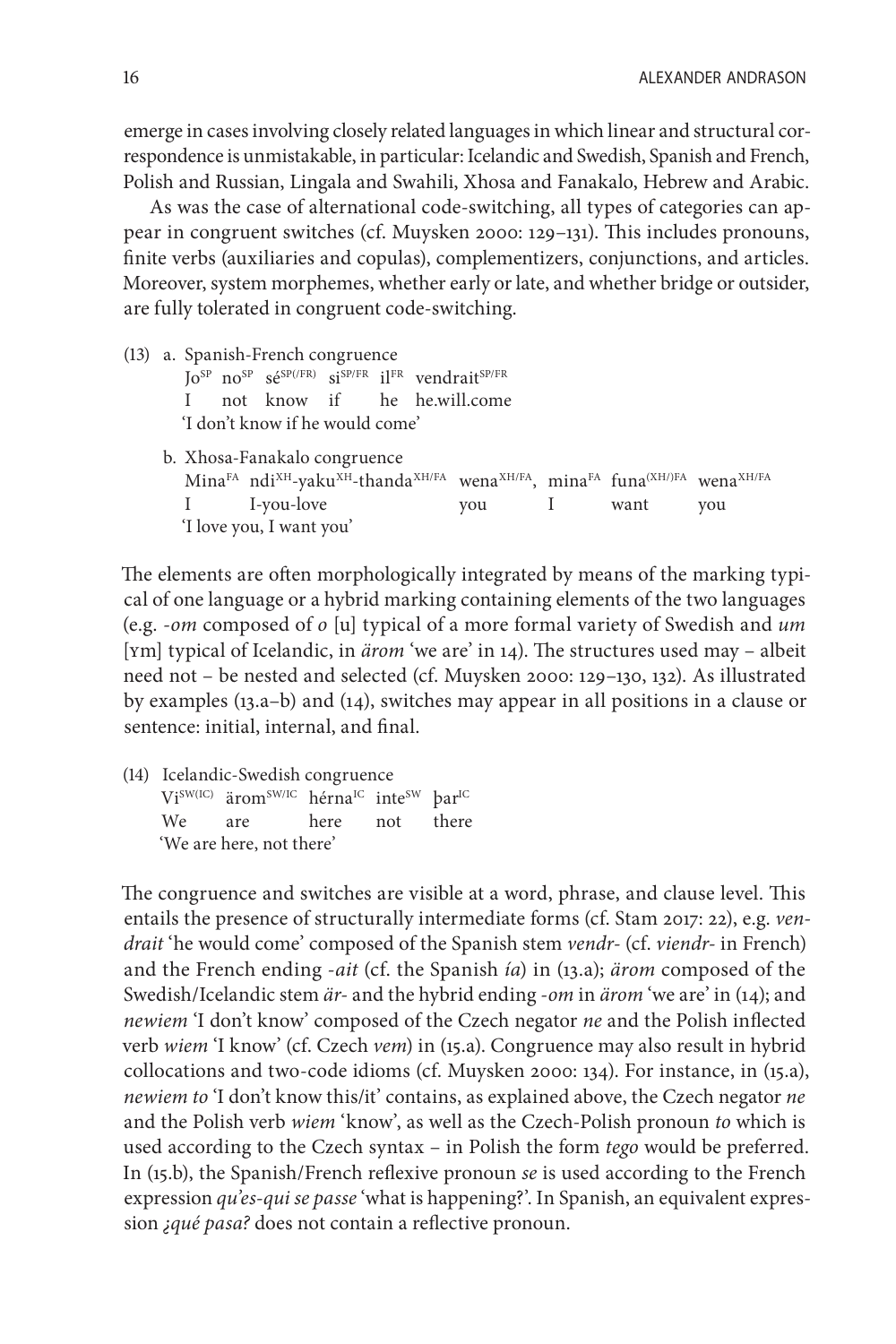- (15) a. Polish-Czech congruence Možná<sup>CZ</sup>, ano<sup>PL/CZ</sup> ne-<sup>CZ</sup>wiem<sup>PL</sup> to<sup>PL/CZ</sup> it.can well not-know it 'Is it possible? Well I don't know'
	- b. Spanish-French congruence  $Oue^{SP/FR}$  se<sup>SP/FR</sup> pasa<sup>SP</sup> avec<sup>FR</sup> toi<sup>FR</sup> what REFL occur with you 'What is happening with you?'

To conclude the discussion of code-switching, the following should be noted: no type of code-switching presented above constitutes a rigid category disconnected from the other types. In various texts, code-switching types vary approximating one of the three code-switching prototypes to a greater or lesser degree. Switches found in Сашко's discourses may simultaneously draw on insertional, alternational, and convergent code-switching varieties, thus yielding a gradual scale and transmuting from one type to another (compare with Muysken 2000: 9). Many of them are found in a transition phase between insertion and alternation; between insertion and congruent lexicalization; and between alternation and congruent lexicalization (cf. Muysken 2000: 9–10).

#### 3. Borrowing in Сашко-lect

Сашко-lect attests to multiple cases and several types of borrowing. An element is understood as borrowed if it forms a permanent characteristic of the recipient code. Its presence is furthermore not limited to a single recipient code. Rather, the element appears in recipient codes that draw on (potentially) all named languages that can be used as such by Сашко. Lastly, due to its entrenchment and frequency, the borrowed element does not produce stylistic marking, thus failing to be disruptive in the recipient code(s) in which it occurs.

Matter borrowing is particularly well attested, and a number of elements have permanently spread to many recipient codes. As far as the lexical class of loanwords is concerned, nouns constitute the largest set of borrowed lexemes, which is congruent with tendencies observed in borrowing taking place in many other languages (see Myer-Scotton 2002; 2006: 226–229; Field 2002: 36–38; Winford 2003: 53; Matras 2007: 61; 2009: 155, 157). Some borrowed nouns constitute culture-specific concepts being thus language-specific. This explains, in turn, their stabilization in Сашко's vocabulary. Exemplary cases are: *skýr<sup>IC</sup>* 'an Icelandic type of yogurt', *bigos*<sup>PL</sup> 'cabbage-based food typical of Poland', *pierogi*<sup>pL</sup> 'Polish dumplings', *gołąbki*<sup>pL</sup> 'stuffed cabbage leaves eaten in Poland', *paella<sup>sp</sup>* 'rise-based Spanish meal', *longaniza*<sup>sp</sup> 'sausage from Aragón in Spain', *chorizo*<sup>SP</sup> 'a spicy Spanish sausage', *tuba*<sup>MA</sup> 'a white expatriate person living in Western Africa', *fufu<sup>LG</sup>* 'a type of maize meal/porridge eaten in Africa', *umphokoqo*XH 'Xhosa crumble porridge', and *umngqusho*XH 'a typical Xhosa dish made from maize and beans'. Other nominal loanwords are names of countries, towns, or provinces formulated in the language of the people by which they are inhabited.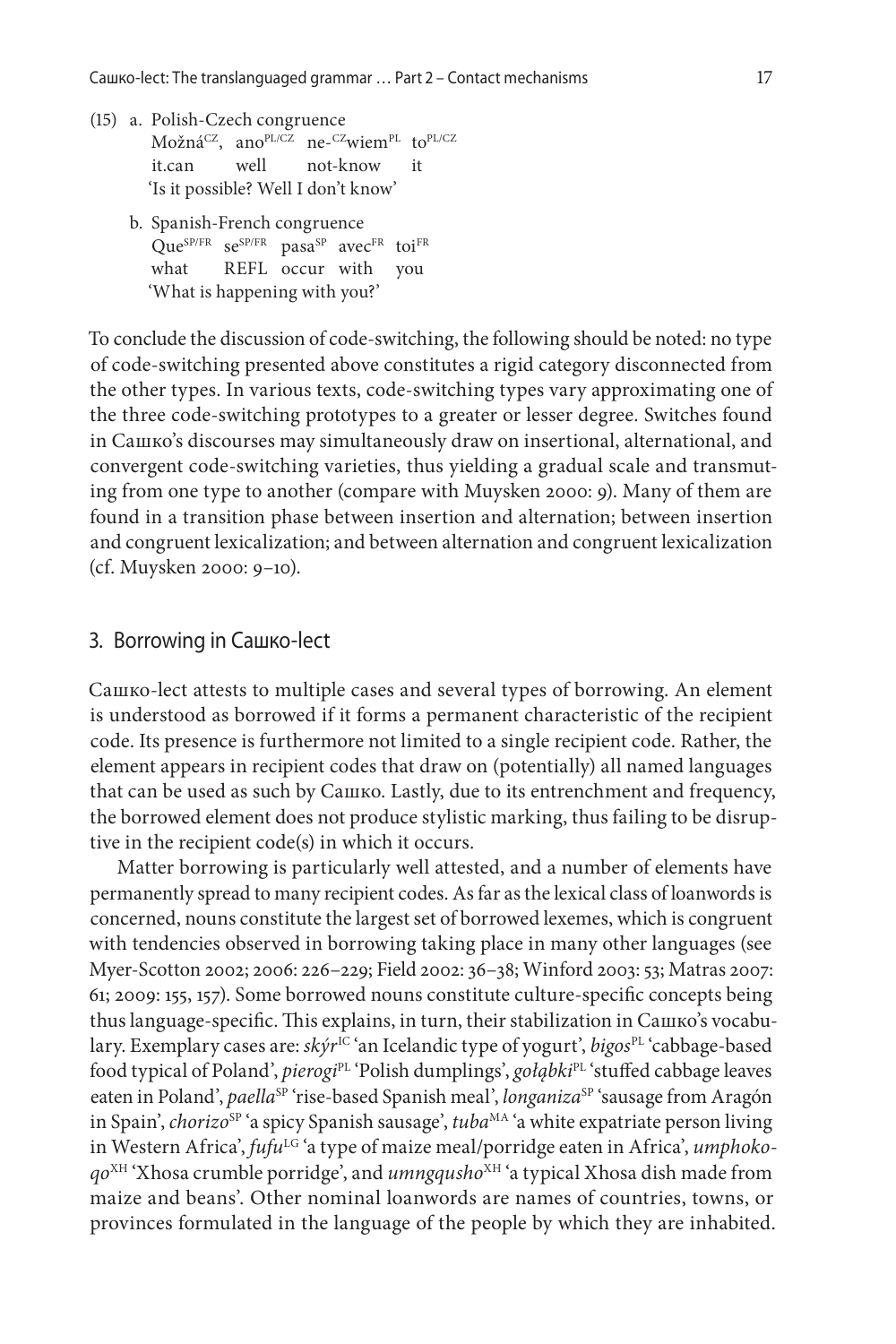In other words, Сашко-lect preserves the original denominations of place names. Canonical examples are: *Ísland*IC 'Iceland', *Kraków*PL 'Cracow', *Polska*PL 'Poland', *Vaticano<sup>SP/IT</sup>* 'Vatican', *España<sup>SP</sup>* 'Spain', *Mzantsi<sup>XH</sup>* 'South Africa', *Cape Town*<sup>EN</sup>. A few borrowed nouns have unique referents in Сашко's life, e.g. *jabłuszko*<sup>PL</sup> 'a specific Mac computer', *Mużynek Bambo<sup>PL</sup>'a* different computer',<sup>1</sup> *Nguni<sup>XH</sup>* 'the boyfriend', *Сашко*UK. A significantly larger set of nominal loanwords contains general common nouns, i.e. nouns that exist in virtually all languages known by Сашко and do not refer to an individual person, place, institution, or object. Among those nouns a few important subsets can be distinguished: (a) nouns referring to animals, e.g. *hundur*<sup>IC</sup> 'dog', *pieseczek*PL 'dog', *koteczek*PL 'cat', *ratejilla*SP 'rat', *caballito*SP 'horse', *pato*SP 'duck', *perrito*SP 'dog', *gatito*SP 'cat', *skova*XH 'owl', *dogo*EN; (b) foods, e.g. *fiskur*IC 'fish', *síld*IC 'herring', *mjólk*<sup>IC</sup> 'milk', *tomatitos*<sup>SP</sup> 'tomatoes', *patata/-itas*<sup>SP</sup> 'potatoes', *vino*<sup>SP</sup> 'wine', *jamón*SP 'ham', *woda*PL 'water', *herbatka*PL 'tea', *kaffi*IC 'coffee', *kofu*XH 'coffee', *choco*EN 'chocolate (cookie)'; (c) body parts, e.g. *tromba*<sup>PL</sup> 'dick', *chocho*<sup>SP</sup> 'vagina', *chicha*<sup>SP</sup> 'belly, fat', *susu<sup>XH</sup>* 'belly', *pundu<sup>XH</sup>* 'bum', (d) persons: *monito*<sup>SP</sup> 'cutie', *cosita*<sup>SP</sup> 'little thing, cutie', papa<sup>SP/IT</sup> 'pope', *bafana*<sup>XH</sup> 'children', *sisi*<sup>XH</sup> 'sister', *moninga*<sup>LG</sup> 'friend',  $girl^{EN}$ , *husband*<sup>EN</sup>, *whitie*<sup>EN</sup> 'white person'; (e) objects, e.g. *okulary*<sup>PL</sup> 'glasses', *cosa*<sup>SP</sup> 'thing', *dilili*<sup>XH</sup>'mobile phone'; and (f) places, e.g. *chicken*<sup>GAM.EN</sup> 'kitchen', *háskóli*<sup>IC</sup> 'university', *ofisi<sup>XH</sup>* 'office'. If a donor language has diminutives, such forms are often preferred, rather than ordinary forms. For instance, the diminutive form *koteczek* 'cat' and *perrito* 'dog' were borrowed from Polish and Spanish respectively – not the "neutral" forms *kot* and *perro*.

Interjections constitute another highly common lexical class among borrowings, despite the fact that they (i.e. interjections) usually do not occupy the highest position in hierarchies of borrowability posited in scholarship (see Haugen 1950: 224; Matras 2007: 61; 2009: 157). Several types of interjections are attested: (a) emotive interjections expressing feelings and sensations, e.g. *jo*<sup>SP</sup>, *ja*<sup>SP</sup>, *yoo*<sup>XH</sup>, *ayisuka*<sup>XH</sup>; (b) expletives or swearwords, e.g. *joder*SP, *mierda*SP, *puta*SP, *hijoputa*SP, *fuck*EN, *shit*EN; (c) conative interjections expressing encouragements, e.g. *venga*<sup>SP</sup>, *hanewu<sup>XH</sup>*, *come* on<sup>EN</sup>; and especially (d) phatic interjections that either communicate agreement (e.g. *já*<sup>IC</sup>, *jú*IC/SW, *sí*SP, *vale*SP, *yea(h)*EN) or disagreement (e.g. *hayi*XH, *nei*IC/SW, *nie*PL, *nee*AF), and are used in routines of greeting (e.g. *hola*<sup>SP</sup> 'hi', *grisa*<sup>WY</sup>, *mbote*<sup>LI</sup>, *salamat*<sup>IN/ML</sup>, *molo*<sup>XH</sup>, *kunjani*<sup>XH</sup>), leave-taking (*pa pa*<sup>PL</sup> 'bye-bye'), thanking (e.g. *tack tack*<sup>SW</sup>, *gracias*<sup>SP</sup>, *baraka*<sup>MA</sup>), apologizing (*perdon*<sup>SP</sup>, *sorry*<sup>EN</sup>, *xolo*<sup>XH</sup>) pleading (e.g. *po(r)* favo(r)<sup>SP</sup>) and well-wishing (e.g. *на здоровье*<sup>RU</sup> and *skál*<sup>IC</sup>).

Verbs and adjectives are also well attested although, as predicated by the theory (see Winford 2003: 51; Matras 2007: 48, 61; 2009: 157), their prevalence is significantly lower than that of nouns and interjections. The most common verbal loanwords are imperatives: *takktu*IC 'take!', *biddu*IC 'wait!', *hættu*IC 'stop!', *þurkaðu mig*IC 'dry me out!' *yima*<sup>XH</sup> 'stop'. Albeit commonly used, two verbs appear only in specific constructions: 1sg. present negative *andyazi*<sup>XH</sup> 'I don't know,' and 1pl. present interrogative *idziemy?*PL 'are we going (out)?'. Three verbal roots are used in all possible

<sup>1</sup> According to the norm, the spelling should be *murzynek*.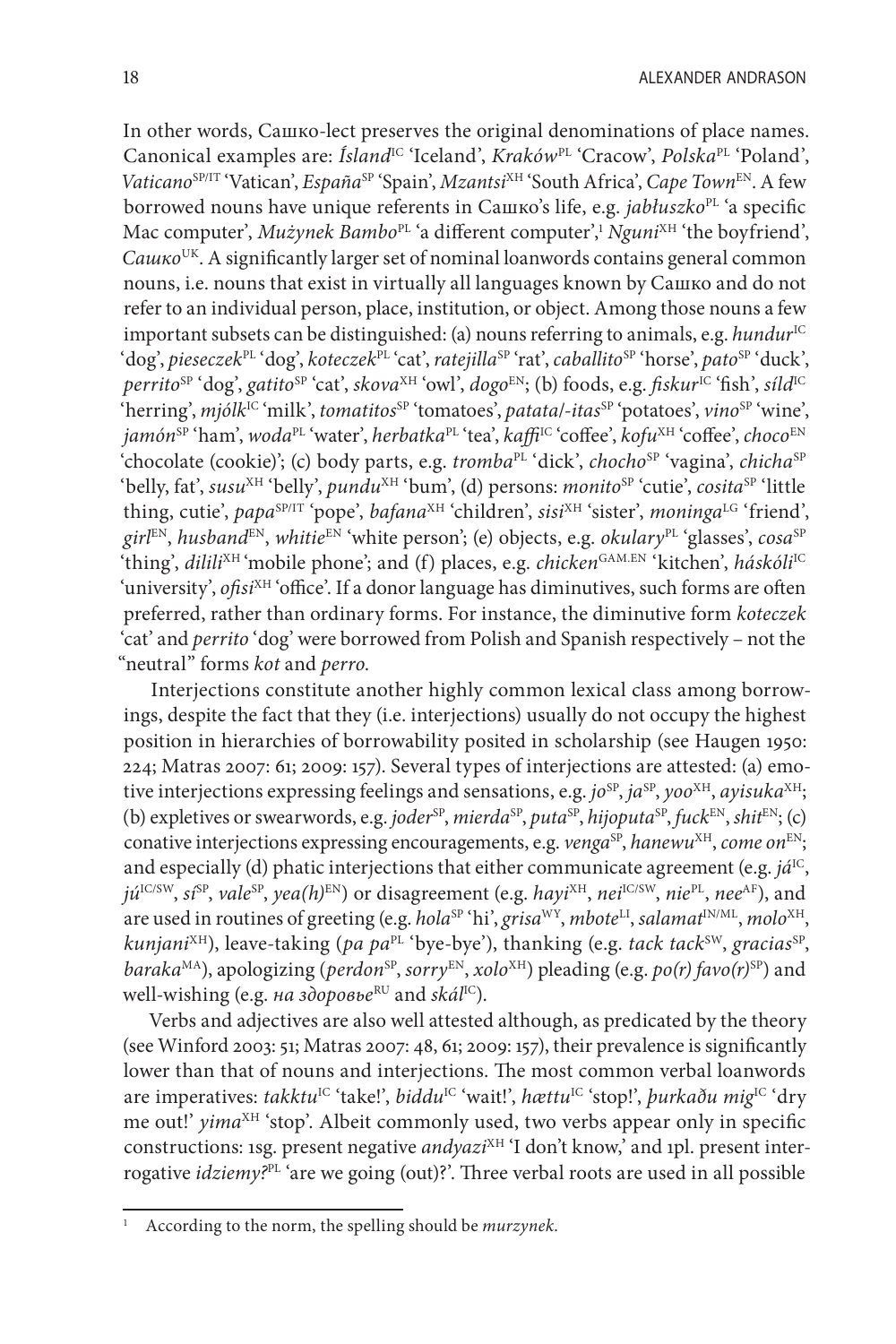TAM forms: *elska*<sup>IC</sup> 'love', *hamba*<sup>FA/XH</sup> 'go', and *pee-pee*<sup>EN</sup> 'pee'. Their inflections are regularly provided by the recipient code(s) in which they feature. The borrowed adjectives tend to express qualities typical of human beings: *loco*<sup>SP</sup> 'crazy', *bonito*<sup>SP</sup> 'cute, sweet', *emnandi*XH 'nice', *lekker*AF 'nice' (*emnandi* and *lekker* also apply to nonhuman referents), and *crazy*<sup>EN</sup>. Other commonly used adjectives are *búinn*<sup>IC</sup> 'finished, ready', *finito*<sup>SP</sup> 'finished, ready', *tofotofo*<sup>XH</sup> 'soft, puffy', and *dololo*<sup>XH</sup> 'absent; broken' (also used as an adverb expressing 'nothing').

The borrowing of lexemes belonging to other lexical classes is more restricted. A limited number of adverbs has been borrowed. This includes: (a) adverbs of time, e.g. *(straxt) (right) núna<sup>IC</sup>* 'now', *luego*<sup>SP</sup> 'later', *mañana*<sup>SP</sup> 'tomorrow'; (b) adverbs expressing quantity or intensity, e.g.  $du\dot{z}o^{\text{PL}}$ 'a lot, much',  $miki\delta^{\text{IC}}$ 'a lot, much', *líti* $\delta^{\text{IC}}$ 'a little', *mucho*<sup>SP</sup> 'a lot', *kakhulu<sup>XH</sup>* 'a lot', *kancinci<sup>XH</sup>* 'a little'; and (c) manner, especially in an indefinite sense such as  $svona^{IC}$ ,  $tak^{PL}$ , and  $as^{SP}$ , the three lexemes signifying 'like this'. Particles are even fewer. Their main bulk is provided by modal particles, especially those expressing possibility (e.g. *kannski*<sup>IC</sup>'maybe' and *może*<sup>PL</sup>'maybe') and certainty (e.g. *claro<sup>SP</sup>* 'evidently, for sure'). A few intensive particles are also attested, e.g. *nje*<sup>XH</sup> and *ke*<sup>XH</sup>, as well as the tag particle used in questions *ne*<sup>XH/AF</sup>. Albeit rather sporadically, pronouns can be borrowed too, as illustrated by the personal pronouns *wena*XH/FA 'you', *moi*FR 'I', *mna*XH 'I', *mina*FA 'I', *yous*SA.EN 'you [pl.]', the demonstrative pronoun *þessi*<sup>IC</sup> 'this', and the interrogative pronoun *qué*<sup>SP</sup> 'what'. Conjunctions seem to be the least common lexical class among all borrowings. Only four lexemes have been borrowed: *pero*<sup>SP</sup> 'but', *kodwa*<sup>XH</sup> 'but', *okanye*<sup>XH</sup> 'or', and *since*<sup>EN</sup>. This contrasts with the high position occupied by conjunctions in hierarchies of borrowability posited in literature (cf. Matras 2007: 54–55, 61; 2009: 157; see however Muysken 1981 and Winford 2003: 53). Lastly, loanwords belonging to the lexical class of numerals are unattested.

Although free morphemes are the most borrowable, the borrowing of bound morphemes is also attested. Most common are derivational affixes, especially diminutive suffixes such as  $-5u^{PL}$ ,  $-u5^{PL}$ ,  $-ito^{SP}$ , and  $-ico^{SP}$ , as well as the nominal suffix *-asie*AF '-tion' used mostly with abstract nouns and *-ski*PL used with surnames, nicknames, and names of persons. A few genuine inflectional affixes are also attested, in particular the masculine nominative suffixes *-ur*<sup>IC</sup> and *-us*<sup>LA</sup> and the class prefixes:  $u$ <sup>XH</sup>, typically added to proper names of persons,  $i$ <sup>XH</sup> often added to inanimate nouns, and *isi-*XH used with names of languages. In the verbal system, 1pl. ending -mus<sup>LA</sup> is widely attested. The set of borrowed bound morphemes, additionally includes the locative prefix *e-*XH and the locative circumfix *e-\_-ni*XH, which could be analyzed both as derivational and inflectional morphemes. It should be noted that although the use of the inflectional suffixes may coincide with the donor language (see *-mus*<sup>LA</sup>), this is not the rule. For example, the use of *-ur*<sup>IC</sup> and *-us*<sup>LA</sup> is much broader in the recipient languages than in the languages from which they are borrowed. Contrary to Icelandic and Latin, these two suffixes may occur in any syntactic position in recipient languages, whether employed as subjects, direct objects, indirect and oblique objects, or complements of prepositions. On the contrary, the use of the locative affixes *e-* and *e-\_-ni* is more restricted in recipient languages than in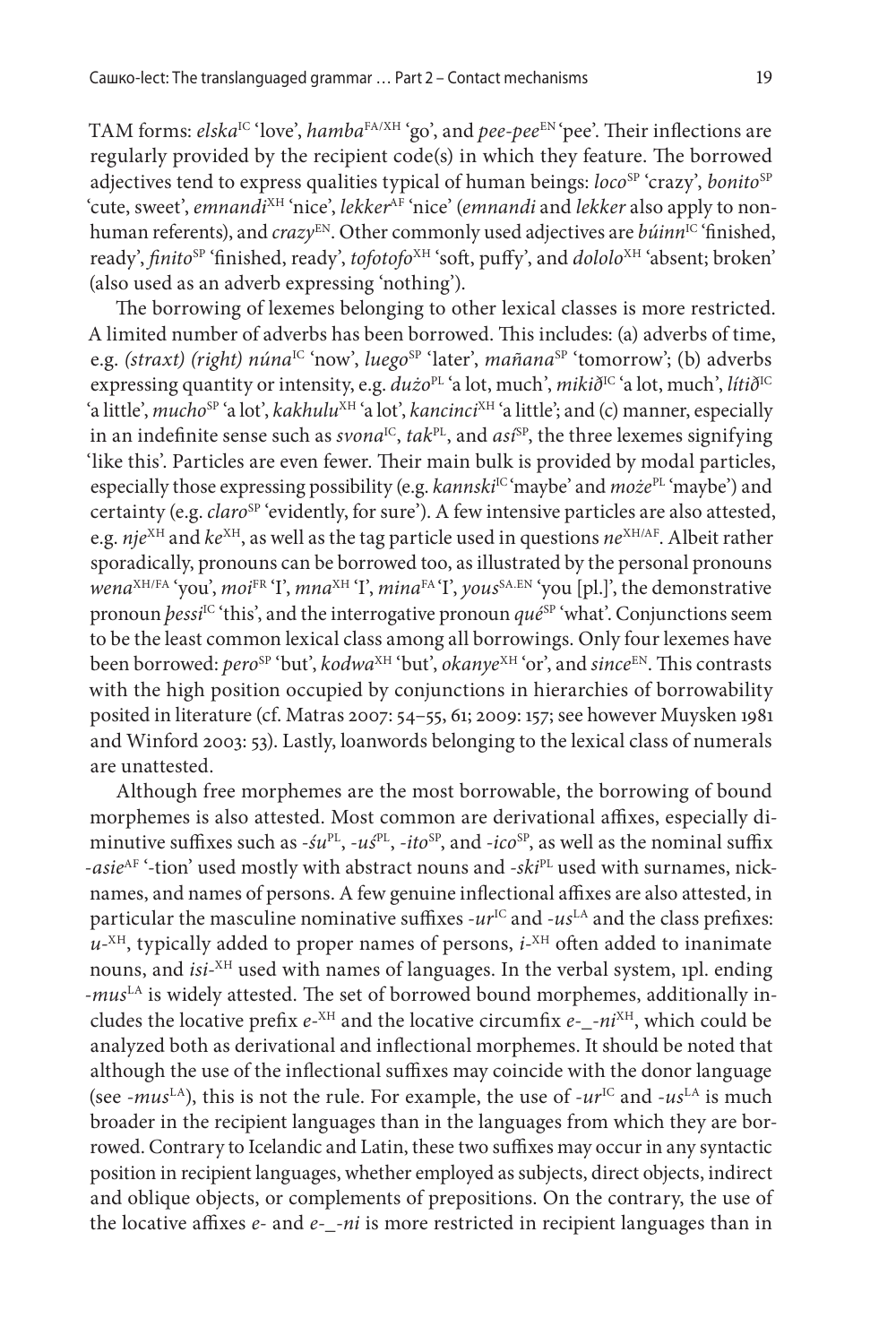20 **ALEXANDER ANDRASON** 

the donor language, Xhosa. In recipient languages, these affixes appear only with proper nouns of places. In Xhosa, however, their presence is grammatical with both proper and common nouns.

Сашко-lect also attests to the borrowing of patterns. In such cases, by analogy to the donor language, certain formal and/or semantic structures are replicated in the recipient codes through their own elements (cf. Sakel 2007; Matras 2009: 235). Pattern borrowing is visible in nominal, pronominal, and verbal systems, as well as in word order and lexicon.

In the nominal system, the most persistent patterns copied are articles (cf. Matras 2009: 252). That is, by imitating languages which contain definite and/or indefinite articles in their grammatical repertoire (e.g. Spanish, Swedish, French, Wymysorys, German, English), sets of articles are created in languages in which articles are not grammaticalized as fully-fledged categories (Polish, Lingala, and as far as the indefinite article is concerned, Icelandic). The replication of definite articles typically proceeds through the use of demonstrative pronouns (e.g. *ten* 'this' in Polish), while that of the indefinite article exploits the numeral 'one' (e.g. *jeden* in Polish and *einn* in Icelandic) or indefinite pronouns (e.g. *jakiś* 'a certain' and especially in plural *jacyś*/*jakieś* 'certain'). Another type of pattern borrowing concerns the proximate-distal distinction in deictic pronouns which by analogy to the French structures *celui-ci* 'lit. that one-here' and *celui-là* 'lit. that one-there' have been copied to other codes. The exemplary cases are *ten-tutaj*, *este-aquí*, *þessi-hérna* 'this-here' and *ten-tam*, *este-allá*, *þessi-þarna* 'this-there' in Polish, Spanish, and Icelandic respectively. As a result, the set of deictic distinctions is expanded from two (e.g. *þessi* 'this' and *sá* 'that' in Icelandic) or three (e.g. *este*, *ese*, *aquel* in Spanish) to a significantly larger number.

A pronominal pattern that has spread to various recipient codes is the set of possessive pronouns distinct from possessive adjectives, as in French (*le mien* vs. *mon*), Spanish (*el mío* vs. *mi*) and English (*mine* vs. *my*). The structures developed in languages that lack such a morpho-syntactic distinction replicate the French and Spanish pattern, thus using a definite article (already extant or developed by analogy; see above) and a respective possessive, e.g. *ten-mój* in Polish. Another pronominal pattern often replicated in recipient codes is a possessive pronominal linker mirroring the Afrikaans and Dutch construction *s'n*/*z'n* 'his' or *d'r* 'her' (e.g. *Piet z'n fiets* 'Piet's bicycle'). In languages that lack this type of construction, a 3<sup>rd</sup> person possessive pronoun is used, e.g. *su* 'his' in *el chico su casa* 'the boy's house' in Spanish, or *jego* 'his' in *ten idiota jego pomysł* 'that idiot's idea' in Polish.2

Although fully recognizable in the nominal and pronominal systems, pattern borrowing is the most visible in the verbal system. It is responsible for the emergence of a perfect (anterior) series (present perfect, pluperfect, and future perfect), an unreal conditional/subjective, and a progressive aspect in the codes that lack (one of) those categories. For instance, in the recipient code based on Polish – a language

<sup>2</sup> It is possible that the presence of the possessive/genitive *'s* in English and *s'n* in Afrikaans has substantially contributed to the spread of these pronominal constructions.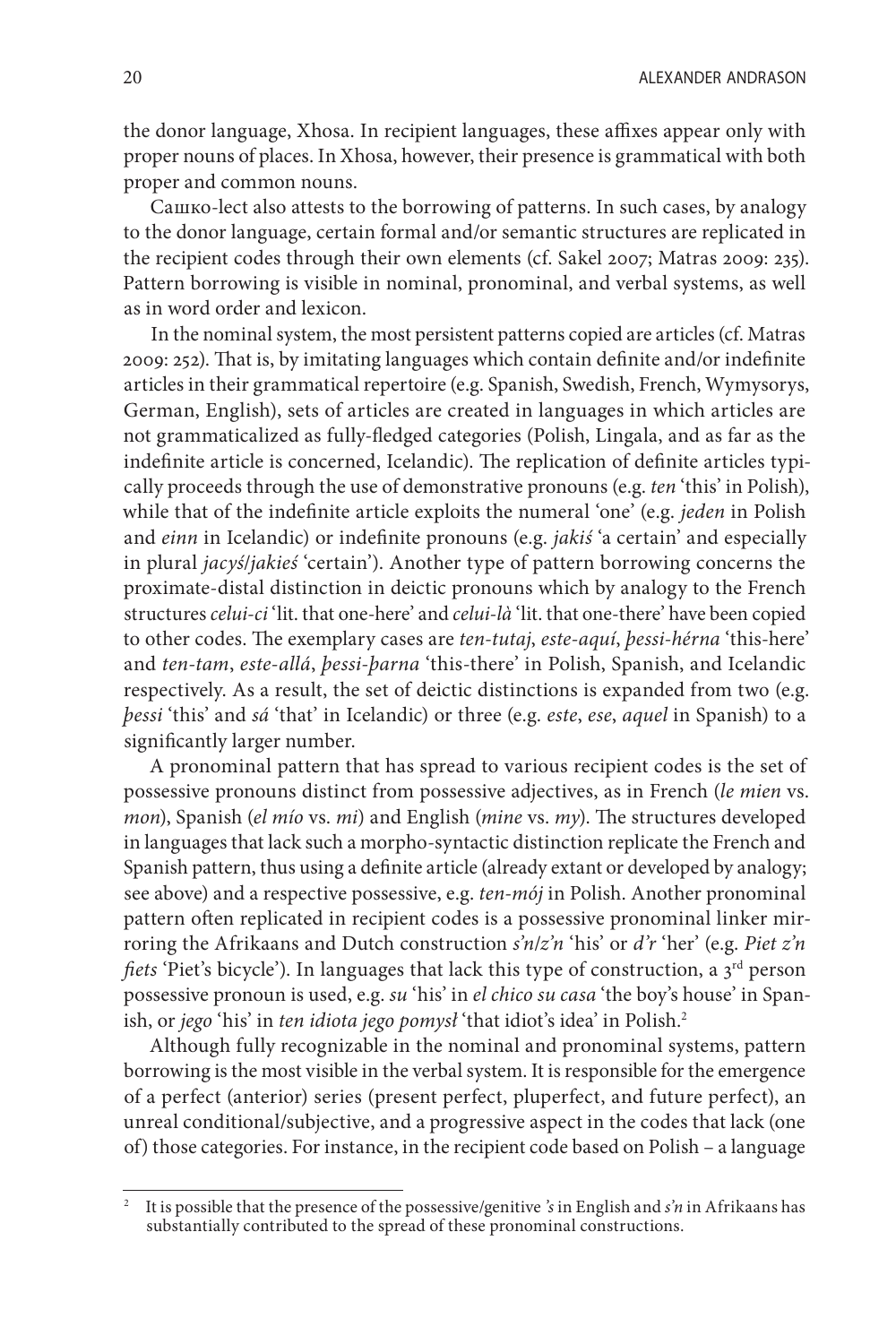with no specialized present perfect – a present perfect gram has been coined imitating the 'have'-type perfects found in Icelandic, Swedish, English, as well as similar constructions present in Spanish and French. Canonical examples are *ma pojechane* 'she has/is gone' (16.a), *mam zrobione* 'I have done' (16.b), and *ma mieszkane* 'he has lived' (16.c). This innovative replica is employed in the three senses associated crosslinguistically with the category of present perfect: resultative (16.a), experiential (16.b), and inclusive (16.c). Similarly, past perfect (or pluperfect) and future perfect grams are formed and used accordingly to their cross-linguistic prototypes (see *miała pojechane* 'she had gone' in 16.d).3 Another gram replicated in various recipient codes is an unreal counterfactual conditional and/or subjunctive comparable to *habría hecho* 'I would have done' and *hubiera hecho* 'if I had done' in Spanish (and similar constructions in French, English, and Icelandic). These constructions constitute permanent features of a Polish recipient code, e.g. *byłbym zrobił*, 4 *byłbym miał zrobił*, *miałbym był zrobił* 'I would have done / (if/that) I had done'. Lastly, a series of progressive grams (present, past and future) has been introduced to recipient codes in the standard varieties of which such constructions are absent. For example, contrary to Standard Polish – a language with no dedicated progressive gram but only a broader imperfective – Сашко's Polish exhibits a progressive series that matches the English and Spanish participial or gerundial constructions, e.g. *jestem myślący* 'I am thinking' (present progressive in 16.e) and *byłem idący* 'I was walking' (past progressive).

#### (16) Polish recipient code

- a. U-XHMonika ma już pojechane Monika has already gone 'Monika is already gone'
- b. Nigdy tego nie mam zrobione never this not I.have done 'I have never done this'5
- c. Ma tu mieszkane od tylu lat he.has here lived from so.many years 'He has lived here for so many years'
- d. Zanim przyszedł ta już miała pojechane before he.came that.FM already had gone 'Before he came, she had/was already gone'

<sup>&</sup>lt;sup>3</sup> The imitation of pluperfects found in other languages also leads to an increased usage of the 'be'-type pluperfect construction in the Polish-based code (e.g. *byłem pojechał* 'I had gone'), a construction that previously existed in Standard Polish but is currently lost. However, a more direct influence from French (*j'étais allé*) or English (*I was gone*), where the "be" auxiliaries are employed, cannot be ruled out. 4 The form *zrobiłbym* which in Standard Polish is commonly used in all counterfactual senses,

whether real ('I would do') or unreal ('I would have done'), is almost exclusively used by Camko to express real counterfactuality.

 $5$  Compare with the meaning of this construction in Polish, i.e. 'I never get this done'.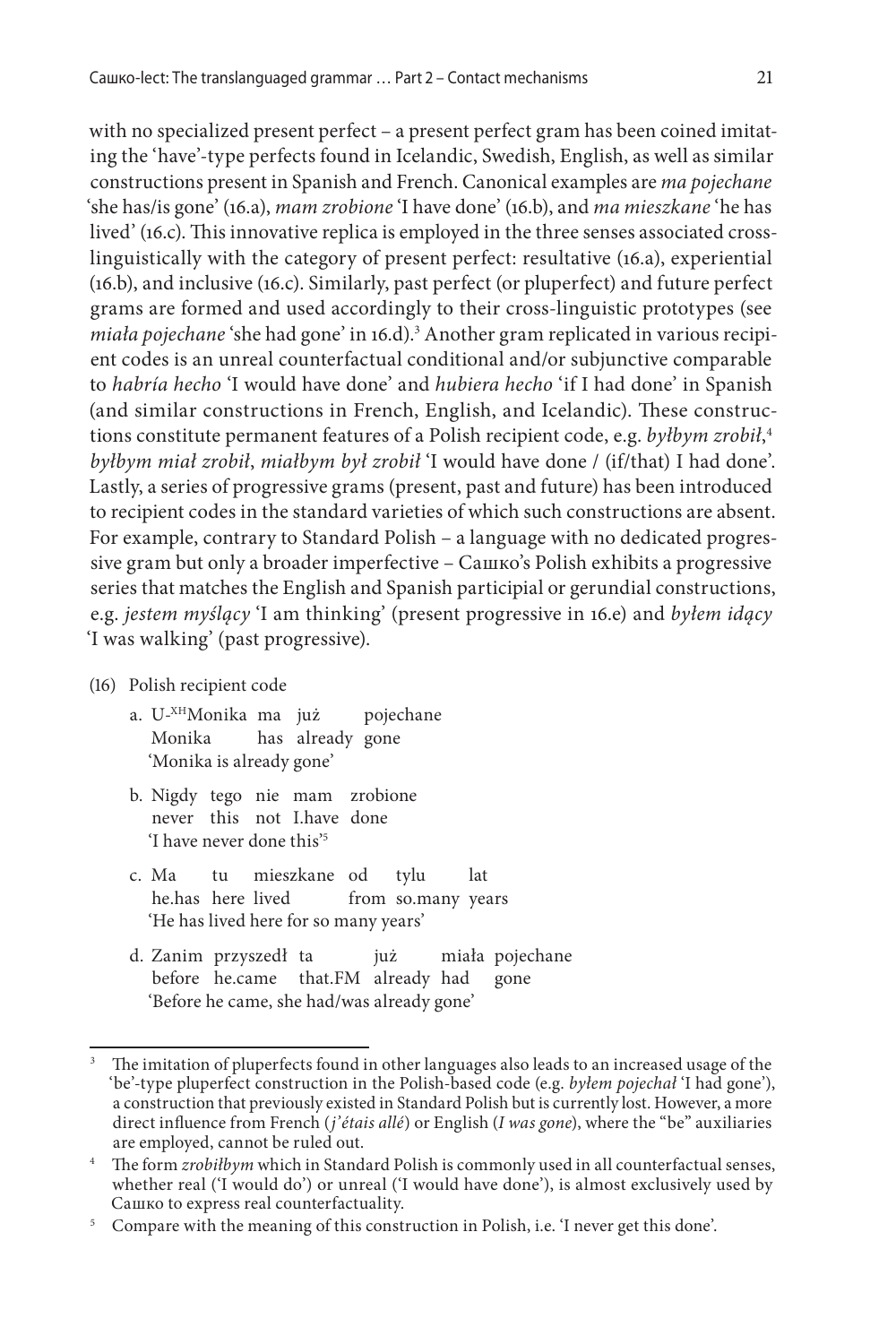e. Jestem myślący że się da I.am thinking that REFL it.will.give 'I am thinking it will be possible'

Pattern borrowing often results in replica grammaticalization. That is, abstract functions conveyed by a construction in the donor language are reconstructed through more concrete lexical elements of the recipient language (cf. Heine, Kuteva 2003; 2005; Matras 2009: 239–240). This creates the impression of advancement along a grammaticalization path (cf. Heine, Kuteva 2003; 2005; Andrason, Visser 2016). For instance, demonstrative pronouns are grammaticalized as definite articles (e.g. *ten* 'this' in Polish); numerals or indefinite pronouns are grammaticalized as indefinite articles (e.g. *jeden* 'one' and *jakiś* 'certain' in Polish); and a possessive resultative construction is grammaticalized as a present perfect (e.g. *mam (to) zrobione* 'I have this done' in Polish).

Complying with several linguistic models of borrowability (Stolz, Stolz 1996; Aikhenvald, Dixon 2001; Ross 2001; Matras 2007; 2009), word order is another area profoundly affected by pattern borrowing. The "free" pragmatically driven word order typical of Slavonic languages (e.g. Polish, Russian, Ukrainian) and to an extent, Romance languages (Spanish) is often used in codes based on Germanic languages (e.g. Icelandic, Swedish, German) (17.a). In such cases, the V2 rule is often preserved too (17.b).<sup>6</sup>

(17) a. English recipient code I yesterday to meet that idiot went 'Yesterday I went to meet that idiot'

b. Icelandic recipient code

Í fyrra var ég auðvitað arabísku læra In last.year was I certainly Arabic learn 'Of course, I was studying Arabic last year'

The polysemy of a lexeme – or the entire map of its senses – can also be copied from a donor code to recipient codes (regarding polysemy copying consult Heine, Kuteva 2005: 100–103 and Matras 2009: 239). For instance, the verb *(to) close* is used in the English recipient code in the sense of both 'close' and 'lock' in analogy to the meaning of the verbs *zamknąć* in Polish, *cerrar* in Spanish, and *fermer* in French. The adjectives referring to the colours green and blue may be used synonymously reflecting usage typical in Xhosa, where *luhlaza* means both 'blue' and 'green'. In such cases, they are usually accompanied by a recipient-code's expression 'like sky' or 'like grass', again matching the usage in Xhosa, i.e. *nje ngenca* and *nje ngeisibakabaka* 

<sup>6</sup> It is often difficult to determine which instances of word order permutation constitute cases of borrowing and which should rather be analyzed as code-switching. This stems from the high schematicity of word order patterns. The pattern itself may be entrenched and common; however, its particular instantiation need not be so. On the whole, pragmatically driven word order is a permanent (entrenched and common) feature of the recipient codes whose standard varieties' word order is not principally determined by pragmatics but rather by syntax.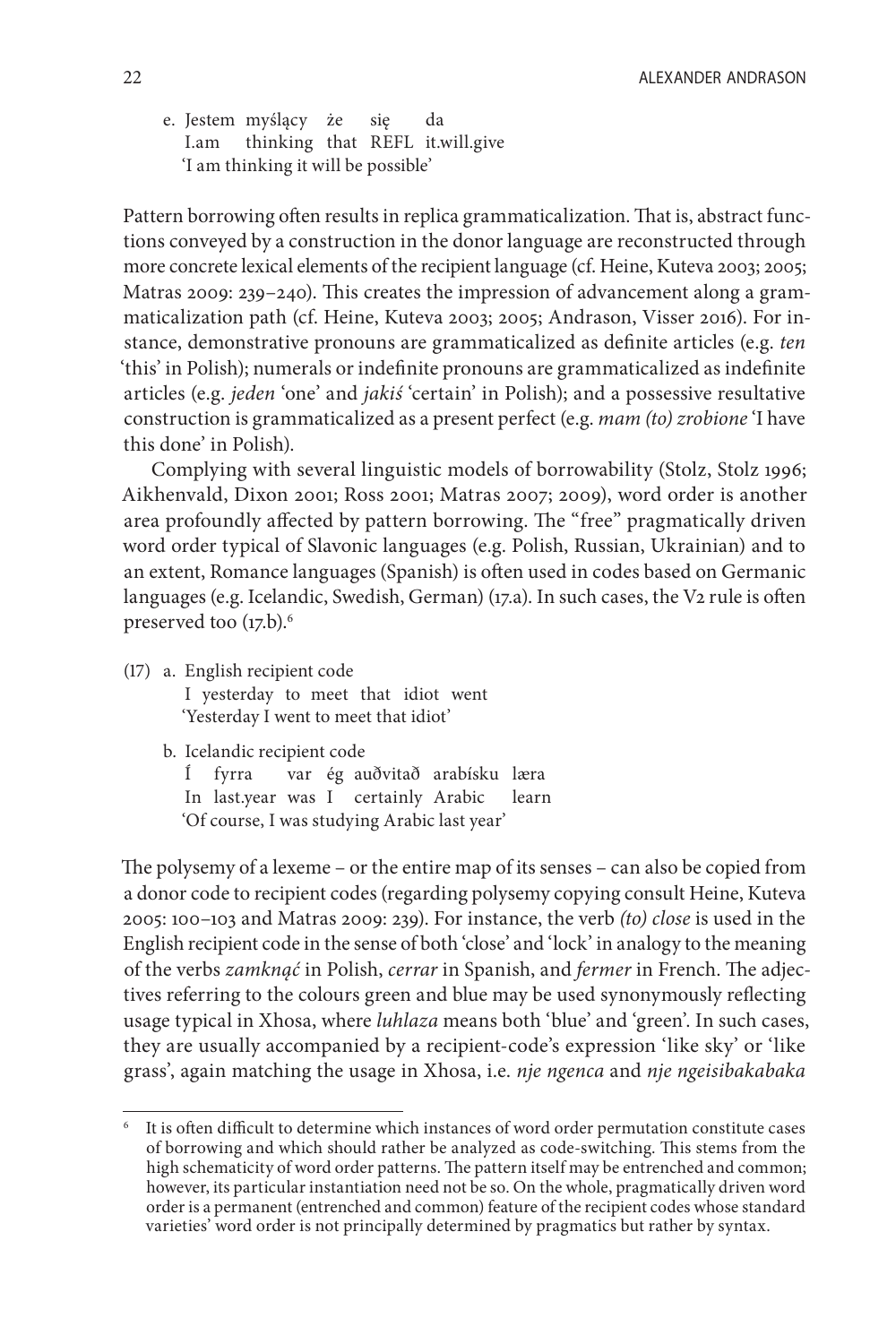respectively. Lastly, a few lexical calques are found in the analyzed corpus: *ísskáp*/ *kylskåp*IC > *ice-boar*dEN (instead of fridge) and *lód-szafa*PL (instead of *lodówka*); *washing machine*EN/*tvättmaski*nSW/*þvottavél*IC > *maszyna do prania*PL (instead of *pralka*).

#### 4. Interim conclusion and prelude to Part 3

In this paper – the second in the series of three articles dedicated to the idiolect of a hyper-multilingual global nomad, Сашко – I described and analyzed the two language-contact mechanisms common in the discourses produced by multilingual speakers: code-switching and borrowing. The evidence demonstrates that both mechanisms are extensively exploited by Сашко. Three types of code-switching are attested, i.e. insertional, alternational, and congruent. With a few exceptions (e.g. the presence of pronouns in the embedded code in insertional code-switching), the insertional, alternational, and congruent variants exhibit the usual properties associated with each one of them respectively in scholarly literature. Similarly, the two types of borrowing are widely used, i.e. matter and pattern borrowing, with most borrowability tendencies and hierarchies generally respected – despite minor divergences, such as the scarcity of borrowed conjunctions.

In the next paper – the third in the series – following the bottom-up research strategy adopted in this study, I will expand the scope of my discussion from language-contact mechanisms to language-contact types, specifically mixed languages, and ultimately to the translanguaged grammar that typifies Сашко-lect in its entirety.

#### **Abbreviations**

ACC – accusative; IMP – imperative; INF – infinitive; INSTR – instrumental; INTJ – interjection; LOC – locative; ML – mixed language; MS – masculine; NEG – negative/negator; NML – nominalizer; NOM – nominative; POSS – possessive; PROG – progressive; REFL – reflexive; SG – singular; TAM – tense/aspect/mood; VBL – verbalizer.

Languages: AF – Afrikaans; CZ – Czech; DU – Dutch; EN – English; FA – Fanakalo; FR – French; GAM.EN – Gambian English; IC – Icelandic; IN – Indonesian; IT – Italian; LG – Lingala; LT – Latin; MA – Mandinka; ML – Malay; PL – Polish; RU – Russian; SA.EN – South African English; SP – Spanish; SW – Swedish; TR – Turkish; XH – Xhosa.

### References

- Aikhenvald A.Y., Dixon R.M.W. 2001. Introduction. Aikhenvald A.Y., Dixon R.M.W. (eds.). *Areal diffusion and genetic inheritance: Problems in comparative linguistics*. Oxford: Oxford University Press: 1–26.
- Andrason A., Visser M.W. 2016. Affordances perspective and grammaticalization incorporation of language, environment and users in the model of semantic paths. – *Studies in Second Language Learning and Teaching* 5.4: 663–698.